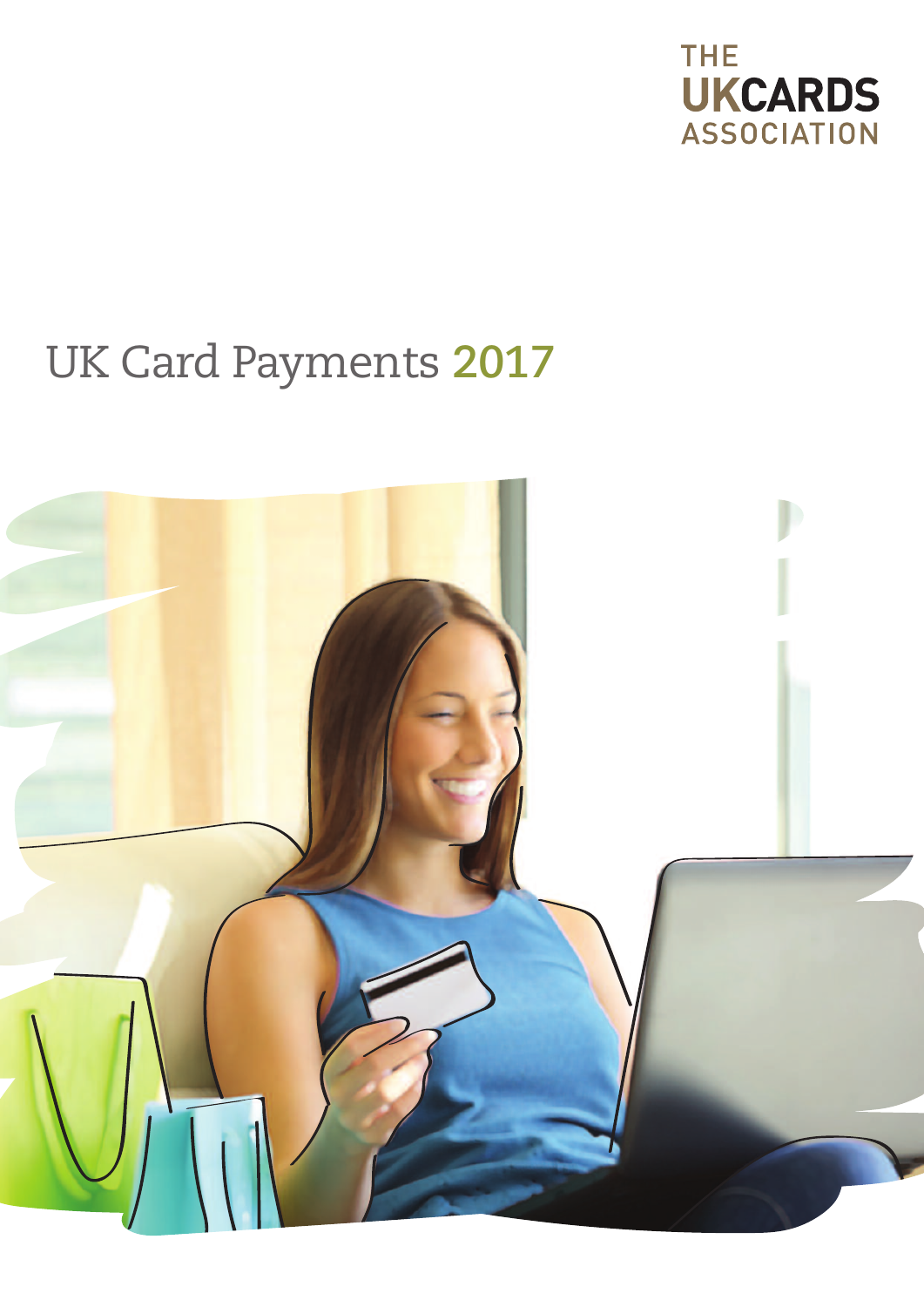

Cards are the most popular payment method in the UK by value. They allow cardholders to pay for goods and services easily, conveniently and securely. Card spending accounted for 35% of GDP in 2016 and is critical for the economy. It is expected to continue to grow over the next decade and to overtake cash as the predominant way to pay in volume as it already is in value.

Cards are issued by a variety of organisations such as banks, building societies and other financial services companies. The types of cards issued and their level of functionality vary from card issuer to card issuer and between the different card schemes. The major card schemes include American Express, Diners Club, JCB International, Mastercard and Visa. These schemes are the operators of the card systems that set the rules under which transactions occur, process transactions and provide a settlement function. This report looks in detail at how cards are held and used, and includes summary tables on cards in issue, the number and value of transactions, and point-of-sale terminals.

Other publications from The UK Cards Association are available by contacting: [press@ukcards.org.uk](mailto:press@ukcards.org.uk)

For more information please visit our website: www.theukcardsassociation.org.uk

UK Card Payments 2017 provides a comprehensive summary of how and where cards were used in 2016. This includes data on how many cards consumers hold and what they bought with them, both in the high street and online. It also includes details of personal card spending habits, and forecasts how our use of cards is expected to change over the next ten years.

#### Sources of data

The data in this report, unless otherwise stated, are compiled from information gathered from The UK Cards Association's members: UK-based issuers and institutions which process payment card transactions on behalf of UK-based merchants, retailers and other service providers.

All data, unless otherwise stated, cover annual figures as at 31 December 2016.

A glossary of terms used in this publication can be found at:

**www.theukcardsassociation.org.uk**

For queries about the data in this publication please contact Information Management:

Silvija Krupena / David Obuwa / Nigel Burt Tel 020 3217 8460/8421/8244 Email camis@ukpayments.org.uk

For member enquiries relating to users and holders of cards, and forecasts, please contact Research and Customer Policy:

#### Email pmr@paymentsuk.org.uk

For membership information or further details about The UK Cards Association please contact:

Tel 020 3217 8200 Email support@ukcards.org.uk www.theukcardsassociation.org.uk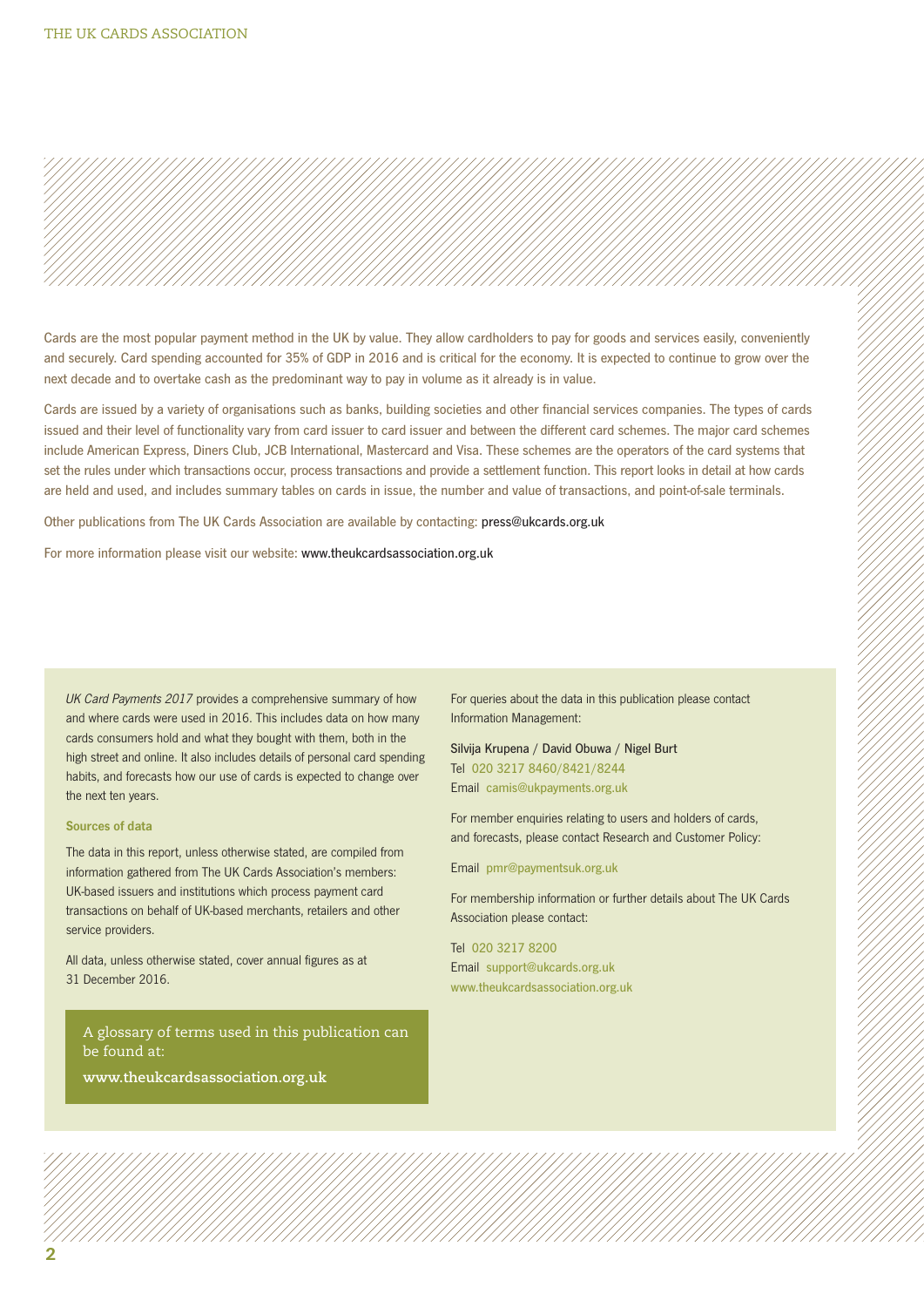# UK Card Payments **2017**

## **The UK Cards Association is the trade body for the card payments industry in the UK, representing financial institutions which act as card issuers and acquirers.**

The Association promotes co-operation between industry participants in order to progress non-competitive matters of mutual interest; informs and engages with stakeholders to shape legal and regulatory developments; develops industry best practice; safeguards the integrity of the card payments industry by tackling card fraud with Financial Fraud Action UK; develops industry standards; and co-ordinates other industry-wide initiatives such as those aiming to deliver innovation. As an Association we are committed to delivering a card payments industry that is constantly focused on improved outcomes for the customer.

More information about The UK Cards Association is available at: **www.theukcardsassociation.org.uk**

#### Table of Contents

| $\mathbf{1}$               | Overview of the UK Card Payments Market        | 5              | 6                                                                           | The Fu            |  |
|----------------------------|------------------------------------------------|----------------|-----------------------------------------------------------------------------|-------------------|--|
| 1.1                        | Economic background                            | 5              | 6.1                                                                         | Forecas           |  |
| 1.2                        | Number of cards in issue and card holding      | 5              | 6.2                                                                         | Card te           |  |
| 1.3                        | Card transactions in 2016                      | $\overline{7}$ | $\overline{7}$                                                              |                   |  |
| 1.4                        | Card acceptance in 2016                        | 9              |                                                                             | Interna           |  |
| 1.5                        | Credit card borrowings                         | 9              | 7.1                                                                         | Introdu           |  |
| 1.6                        | The future                                     | 11             | 7.2                                                                         | Europe            |  |
| <b>Key Statistics 2016</b> |                                                | 14             | 7.3<br>7.4                                                                  | Rest of<br>Contac |  |
|                            |                                                |                | 7.5                                                                         | E-comn            |  |
| 2                          | <b>Payment Cards</b>                           | 16             |                                                                             |                   |  |
| 2.1                        | Credit cards                                   | 16             | 8                                                                           | Summ              |  |
| 2.2                        | Debit cards                                    | 30             | 8.1                                                                         | Cards i           |  |
| 2.3                        | Contactless cards                              | 36             | 8.2                                                                         | Transad           |  |
| 2.4                        | ATM cards                                      | 41             | 8.3                                                                         | Transad           |  |
| 3                          | <b>Card Acceptance and E-commerce</b>          | 42             | 8.4                                                                         | Point-of          |  |
| 3.1                        | Merchant acquiring                             | 42             | <b>Boxes</b>                                                                |                   |  |
| 3.2                        | Payment card spending patterns                 | 45             |                                                                             | Recent trends in  |  |
| 3.3                        | E-commerce                                     | 51             | Credit card acqu                                                            |                   |  |
|                            |                                                |                |                                                                             | Multiple credit c |  |
| 4                          | <b>Card Fraud</b>                              | 56             | Credit card profi<br>Understanding o<br>Online spending<br>10 years of Chip |                   |  |
| 4.1                        | UK Card fraud - overview                       | 56             |                                                                             |                   |  |
| 4.2                        | Fraud-to-turnover ratios                       | 56             |                                                                             |                   |  |
| 4.3                        | Remote purchase (CNP) fraud environment        | 57             |                                                                             |                   |  |
| 4.4                        | Fraud in the face-to-face environment          | 57             |                                                                             | Consumer spen     |  |
| 4.5                        | Cross border fraud losses                      | 57             | Take Five                                                                   |                   |  |
| 5                          | <b>Recent Regulatory Developments</b>          | 58             |                                                                             | Research and ar   |  |
| 5.1                        | FCA Credit Card Market Study                   | 58             |                                                                             | Cyber security    |  |
| 5.2                        | Interchange Fee Regulation                     | 58             |                                                                             |                   |  |
| 5.3                        | Access for third parties and customer security | 59             |                                                                             |                   |  |
| 5.4                        | Other developments                             | 59             |                                                                             |                   |  |
|                            |                                                |                |                                                                             |                   |  |

| 6                                 | The Future of the UK Card Industry        | 60 |
|-----------------------------------|-------------------------------------------|----|
| 6.1                               | Forecasts                                 | 60 |
| 6.2                               | Card technology developments              | 63 |
| 7                                 | <b>International Comparisons</b>          | 64 |
| 7.1                               | Introduction                              | 64 |
| 7.2                               | Europe                                    | 64 |
| 7.3                               | Rest of the world                         | 66 |
| 7.4                               | Contactless cards                         | 67 |
| 7.5                               | E-commerce                                | 70 |
| 8                                 | <b>Summary Tables</b>                     | 72 |
| 8.1                               | Cards in issue                            | 72 |
| 8.2                               | Transaction volumes                       | 73 |
| 8.3                               | Transaction values                        | 75 |
| 8.4                               | Point-of-sale terminals                   | 77 |
| <b>Boxes</b>                      |                                           |    |
|                                   | Recent trends in credit card indebtedness | 10 |
| Credit card acquisition           |                                           | 17 |
| Multiple credit card holding      |                                           | 20 |
|                                   | Credit card profiles                      | 24 |
|                                   | Understanding credit card borrowing       | 26 |
|                                   | Online spending                           | 28 |
|                                   | 10 years of Chip & PIN                    | 31 |
| Consumer spending patterns online |                                           | 54 |
| Take Five                         |                                           | 57 |
| Research and analysis             |                                           | 58 |
| Cyber security                    |                                           | 71 |
|                                   |                                           |    |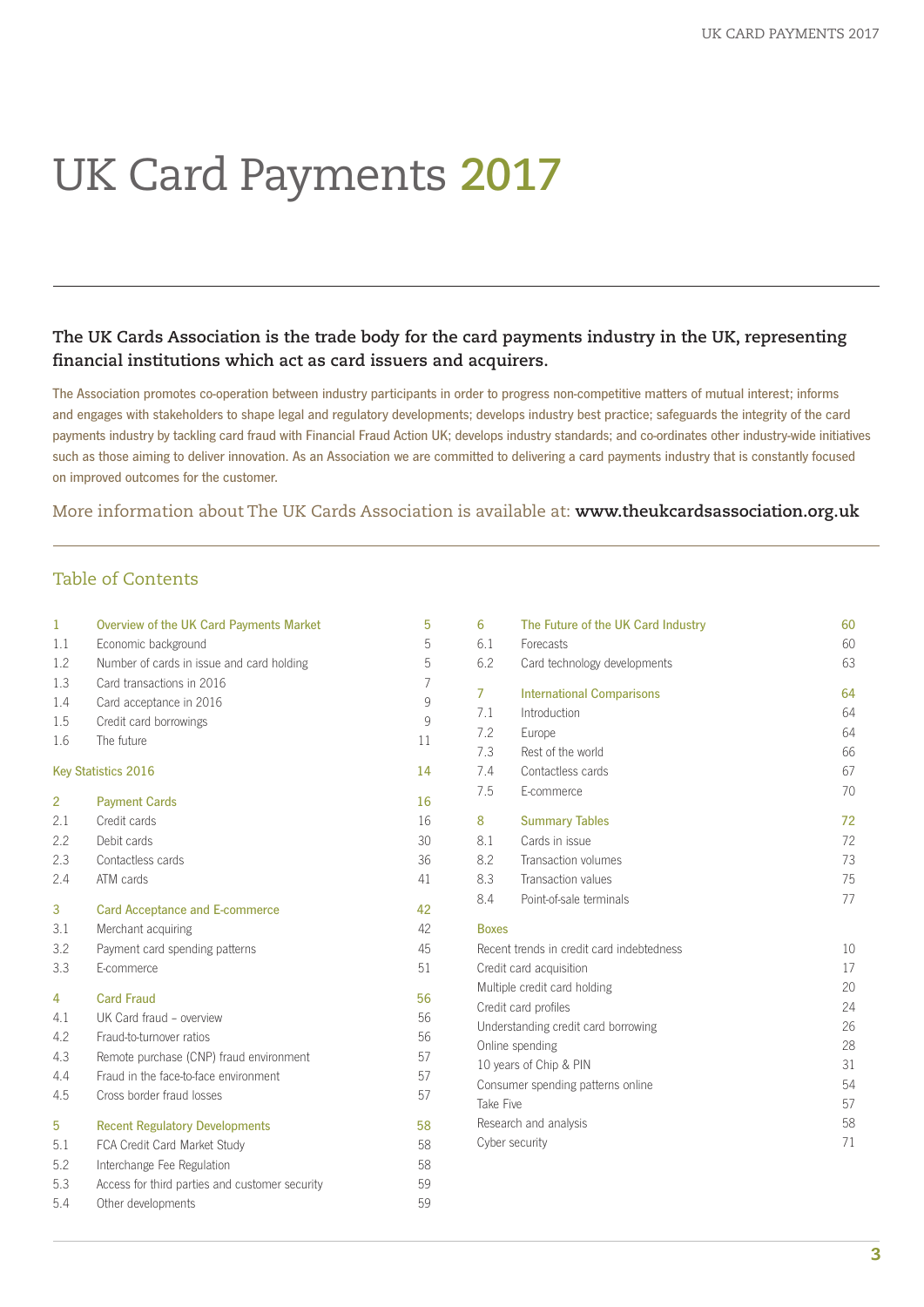## Charts

| 1       | Overview of the UK Card Payments Market                        | 5  |
|---------|----------------------------------------------------------------|----|
| $1.1\,$ | Number of cards at year-end                                    | 6  |
| 1.2     | Number of credit and debit card holders                        | 7  |
| 1.3     | Number of credit and debit card purchases                      | 8  |
| 1.4     | Value of credit and debit card purchases                       | 8  |
| 1.5     | Proportion of credit card borrowings that are interest-bearing | 10 |
| 1.6     | Credit card and debit card payment volume forecasts            | 13 |
| 2       | <b>Payment Cards</b>                                           | 16 |
| 2.1     | Number of credit and charge cards in issue                     | 17 |
| 2.2     | Number of credit and charge card holders                       | 18 |
| 2.3     | Multiple credit card holding 2016                              | 19 |
| 2.4     | Number of credit card holders using their credit cards         |    |
|         | at least once a month to make purchases                        | 19 |
| 2.5     | Comparison between credit card spending and lending            | 21 |
| 2.6     | Volume and value of credit card transactions                   | 22 |
| 2.7     | Personal credit and charge cards: card types as a              |    |
|         | percentage of total                                            | 23 |
| 2.8     | Credit card borrowings                                         |    |
|         | (as a proportion of household income and GDP)                  | 26 |
| 2.9     | Monthly gross credit card lending and repayments               | 27 |
| 2.10    | Write-offs as a percentage of credit card borrowings           | 27 |
| 2.11    | Quoted rates on unsecured consumer credit 2006-2016            | 28 |
| 2.12    | Number of debit cards in issue by card type                    | 31 |
| 2.13    | Number of debit card holders                                   | 32 |
| 2.14    | Debit card holding by demographic group 2016                   | 32 |
| 2.15    | Multiple debit card holding 2016                               | 32 |
| 2.16    | Adults using only debit cards or debit and credit cards        | 33 |
| 2.17    | Debit card purchases                                           | 34 |
| 2.18    | Debit card cash acquisition                                    | 35 |
| 2.19    | Contactless cards in issue                                     | 37 |
| 2.20    | Contactless terminals                                          | 38 |
| 2.21    | Contactless card transactions in 2016                          | 39 |
| 2.22    | Proportion of contactless payments by merchant sectors 2016    | 39 |
| 2.23    | Cards with ATM functionality                                   | 41 |
| 3       | <b>Card Acceptance and E-commerce</b>                          | 42 |
| 3.1     | Number of outlets and terminals accepting payment cards        | 43 |
| 3.2     | Average number and value of transactions per terminal          | 44 |
| 3.3     | Annual expenditure on credit and debit cards                   | 45 |
| 3.4     | Retail Sales: proportions using debit cards, credit and        |    |
|         | charge cards, cash and cheques                                 | 46 |
| 3.5     | Spending on payment cards by merchant sector 2016              | 47 |
| 3.6     | Number of purchases by merchant sector 2016                    | 47 |
| 3.7     | Largest changes in card spending by merchant categories        |    |
|         | between 2015 and 2016                                          | 48 |
| 3.8     | Proportion of spending online by merchant sectors 2016         | 52 |
| 3.9     | Comparison of face-to-face and online ATVs by merchant         |    |
|         | sectors 2016                                                   | 54 |
|         |                                                                |    |

| 4<br>4.1<br>4.2 | <b>Card Fraud</b><br>Fraud losses on UK-issued cards<br>Fraud-to-turnover ratios | 56<br>56<br>57 |
|-----------------|----------------------------------------------------------------------------------|----------------|
| 6               | The Future of the UK Card Industry                                               | 60             |
| 6.1             | Debit cards: UK purchase forecasts                                               | 60             |
| 6.2             | Credit and charge cards: UK purchase forecasts                                   | 61             |
| 7               | <b>International Comparisons</b>                                                 | 64             |
| 7.1             | Number of debit and credit cards per capita,                                     |                |
|                 | 2006 and 2015, Europe                                                            | 65             |
| 7.2             | Credit and debit card payments per capita,                                       |                |
|                 | 2006 and 2015, Europe                                                            | 66             |
| 7.3             | Number of debit and credit cards per capita,                                     |                |
|                 | 2006 and 2015, rest of the world                                                 | 66             |
| 7.4             | Credit and debit card payments per capita,                                       |                |
|                 | 2006 and 2015, rest of the world                                                 | 67             |
| 7.5             | Average online spending per household worldwide,                                 |                |
|                 | 2009 and 2015                                                                    | 70             |
| <b>Tables</b>   |                                                                                  |                |
| 3.1             | Key acquiring models                                                             | 42             |
| 3.2             | Comparing top ten locations for payment card usage                               |                |
|                 | in 2016 and 2015 - based on number of purchases                                  | 49             |
| 3.3             | Comparing top ten locations for payment card usage                               |                |
|                 | in 2016 and 2015 – based on value of purchases                                   | 50             |
| 3.4             | Comparing top ten locations for payment card usage                               |                |
|                 | in 2016 and 2015 - based on average value of purchases                           | 50             |
| 3.5             | Merchants with the highest and lowest proportion of                              |                |
|                 | online spending, 2016                                                            | 53             |

**4**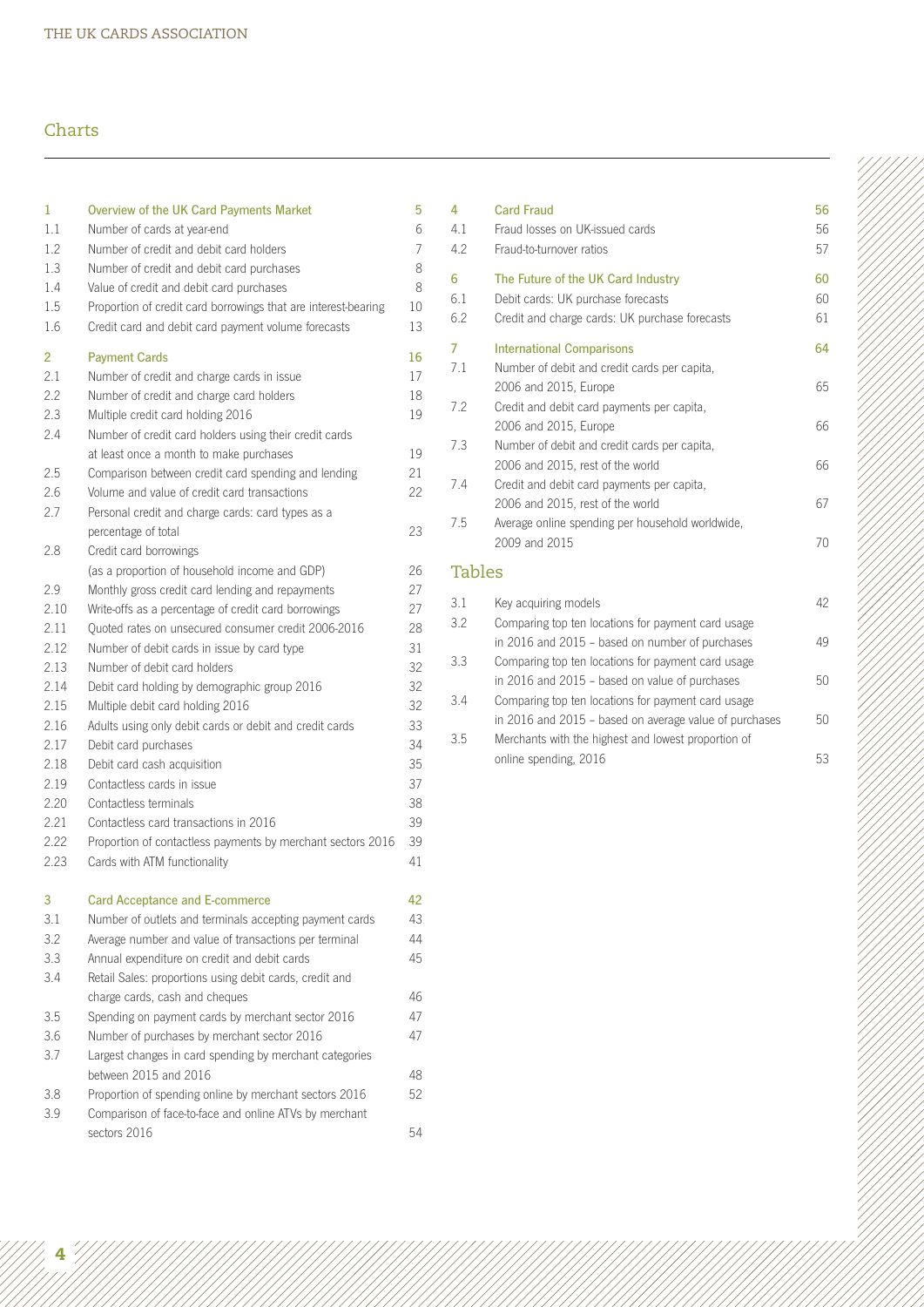# <span id="page-4-0"></span>**1. Overview of the UK Card Payments Market**

#### 1.1 Economic background

Card spending has increased consistently since payment cards were first introduced into the UK in the 1960's as a payment mechanism. This growth has been continuous irrespective of any underlying developments in the wider economy, such as consumer booms, recessions, or changes in government economic policy. While these factors will have had an underlying effect on consumer confidence and consumption, their effect is masked by the overarching migration of payments to cards from other forms of payment (typically cash and cheques). This trend continued in 2016.

In 2016, the economic environment was broadly favourable for consumers, even taking into account the vote to leave the European Union. The predicted effects of the Brexit vote have not yet been felt – credit conditions remain favourable, sustaining an increase in consumer borrowing. Other key developments were:

- Strengthening economic growth
- Rising employment and earnings
- Strong house price inflation
- Increase in general price inflation in the final quarter, with the Bank of England forecasting that CPI inflation will stay above the 2% target in subsequent quarters
- Robust consumer spending in spite of weakening consumer confidence
- Declining borrowing costs driven by strong competition in the market
- Limited initial impact of industry regulatory developments (EC decision on interchange fees and the FCA study of the credit card market).

In terms of outlook, the fall in sterling after the Brexit referendum impacted imports and commodity prices, resulting in higher inflation, which stood at 0.3% in January, rising to 1.6% by the end of the year. This could increase pressure on households, potentially lowering the rate of consumer spending. The full consequences of Brexit will depend on the outcome of the Article 50 negotiations. This creates a number of uncertainties.

It is likely that in 2016 the strong labour market offset short-term negative shocks, evident in high levels of card spending. Employment rose to 74.6%<sup>1</sup> at the end of the year, its highest level since comparable records began. This coincided with unemployment falling to 4.9%, a level last seen in the second half of 2005. It is, however, worth noting that any positive effects of card spending from the labour market may have been tempered by rising inflation, which could be reducing consumers' disposable incomes.

The continued relative strength of UK GDP figures (+1.8%) was reflected in retail sales. Retail spending grew by 3.2% in 2016 to reach £388 billion with debit cards accounting for 53% of this. To put this into context, credit and charge cards accounted for 24% of retail spending in 2016, with cash and cheques making up the remaining 23%. High levels of spending were also evident in the services sector, despite the sharp drop in consumer confidence following the Brexit vote.

Meanwhile, interest rates were cut to 0.25% in response to the Brexit vote<sup>2</sup>. This is a historically low level, and there are indications that this may change in response to higher inflation in 2017. Low interest rates can be good for the economy if they encourage the cycle of bank lending, investment, employment and growth, but there are concerns about the potential impacts of a persistent low interest rate environment. Low interest rates have previously led to low mortgage and consumer credit rates, although this is also driven by competition in these markets, increasing lending in both.

The sharing economy<sup>3</sup> also continued to expand. In 2015 alone transactions in this segment were estimated at £7.4 billion<sup>4</sup>, up from £3.9 billion in 2014. Going forward, it is estimated the UK's sharing economy could expand by over 30% per year over the next decade, generating £18 billion of revenue for platforms and facilitating about £140 billion worth of transactions per year by 2025. Activity has been concentrated in particular sectors, such as transportation, finance, accommodation and on-demand household consumption. Merchants in this space are typically hosted on mobile phone apps with payments funded through embedded 'in-app' digital wallets, mostly operating on the existing payment card infrastructure.



## **Card spending in the sharing economy**

<sup>1</sup> More details at: www.ons.gov.uk

<sup>2</sup> More details at: www.bankofengland.co.uk/publications/Pages/news/2016/008.aspx

<sup>&</sup>lt;sup>3</sup> The sharing economy involves using internet technologies to connect distributed groups of people to make better use of goods, skills and services. It allows people to communicate and share information, building trust and increasing the number of meaningful interactions. Finally, many activities within the sharing economy seek to foster a spirit of openness and inclusivity. <sup>4</sup> More details at: www.pwc.co.uk/issues/megatrends/collisions/sharingeconomy/outlook-for-the-sharing-economy-in-the-uk-2016.html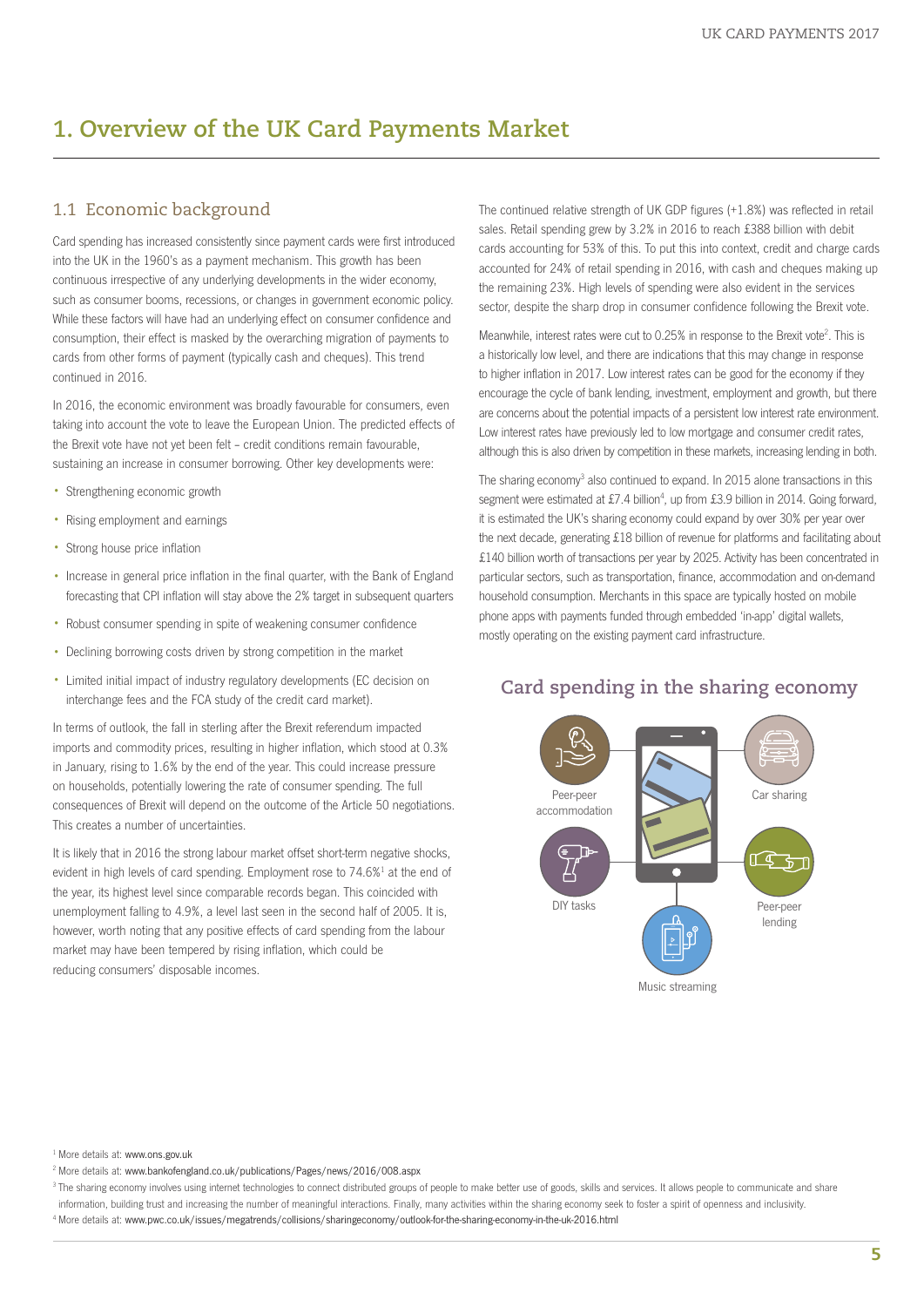## <span id="page-5-0"></span>1.2 Number of cards in issue and card holding

Cards continue to play a crucial role in everyday life. This is demonstrated by the extent to which there has been growth in the number of cards that consumers hold, which has increased consistently over the past decade. In 2016, the total number of payment cards in issue remained unchanged at 164 million. New cards issued, as a result of new acquisition and account switching, compensated for the decrease as a result of dormant accounts being closed.

Online spending has also been growing strongly, increasing its share of total card spending. This change in consumer purchasing behaviour was initially driven by the growing ownership of home computers and more recently by the proliferation of smartphones and tablets. In 2016, more than half (53%) of online spending was channelled via tablets and smartphones, up from 51% in 2015. Along with changing consumer habits, this development has also been facilitated by innovations from card issuers and schemes, merchants, merchant acquirers and third party payment service providers, offering enhanced security, choice, convenience and consumer protection.

#### **Spending channelled via mobile devices**



Continuing a trend from previous years, the highlight of 2016 was the exceptional growth in the circulation and use of contactless payment cards. Contactless cards have the same level of protection as traditional Chip & PIN cards, and contain multiple layers of security. There were 103 million of these cards in circulation at the end of 2016, representing an increase of 26% during the year. The debit product grew by 27% to 70 million, with growth in the credit product up by 23% to 33 million.

The UK Cards Association has continued to lead work on projects aimed at extending the adoption and application of contactless card payments. Areas of focus have been the transportation and charitable sectors. In the latter case, there has been extensive collaboration with a number of large and small charities, to replace declining cash donations with contactless payments. A number of charities have already successfully adopted and implemented these new business models, with high uptake expected in the coming years.

With ATM-only cards included, the total number of cards in circulation at the end of the year totalled 174 million. ATM-only cards can only be used to withdraw cash, and only from cash machines. The number of these cards decreased significantly during the year, driven by closures of dormant cards and replacement by debit cards.



Within the payment card market, credit and charge cards fell by 1.0% to 64 million. That said, there was strong growth at the premium end of the market, with the number of platinum cards rising by 20% to 21 million. Meanwhile, the number of affinity credit cards amounted to one million, following a decrease of 21% during the year, in contrast to co-branded credit cards, which were up by 67% to 5.6 million.

Chart 1.1



Source: The UK Cards Association

The number of debit cards increased slightly by 0.8% to almost 100 million, perhaps reflecting a very high penetration of debit cards across the population that will limit the potential for substantial future growth. Visa Debit cards accounted for 97% of all debit cards and grew by 0.9% to reach 96.5 million. The number of Debit Mastercard cards fell by 0.6%, remaining at 3.2 million.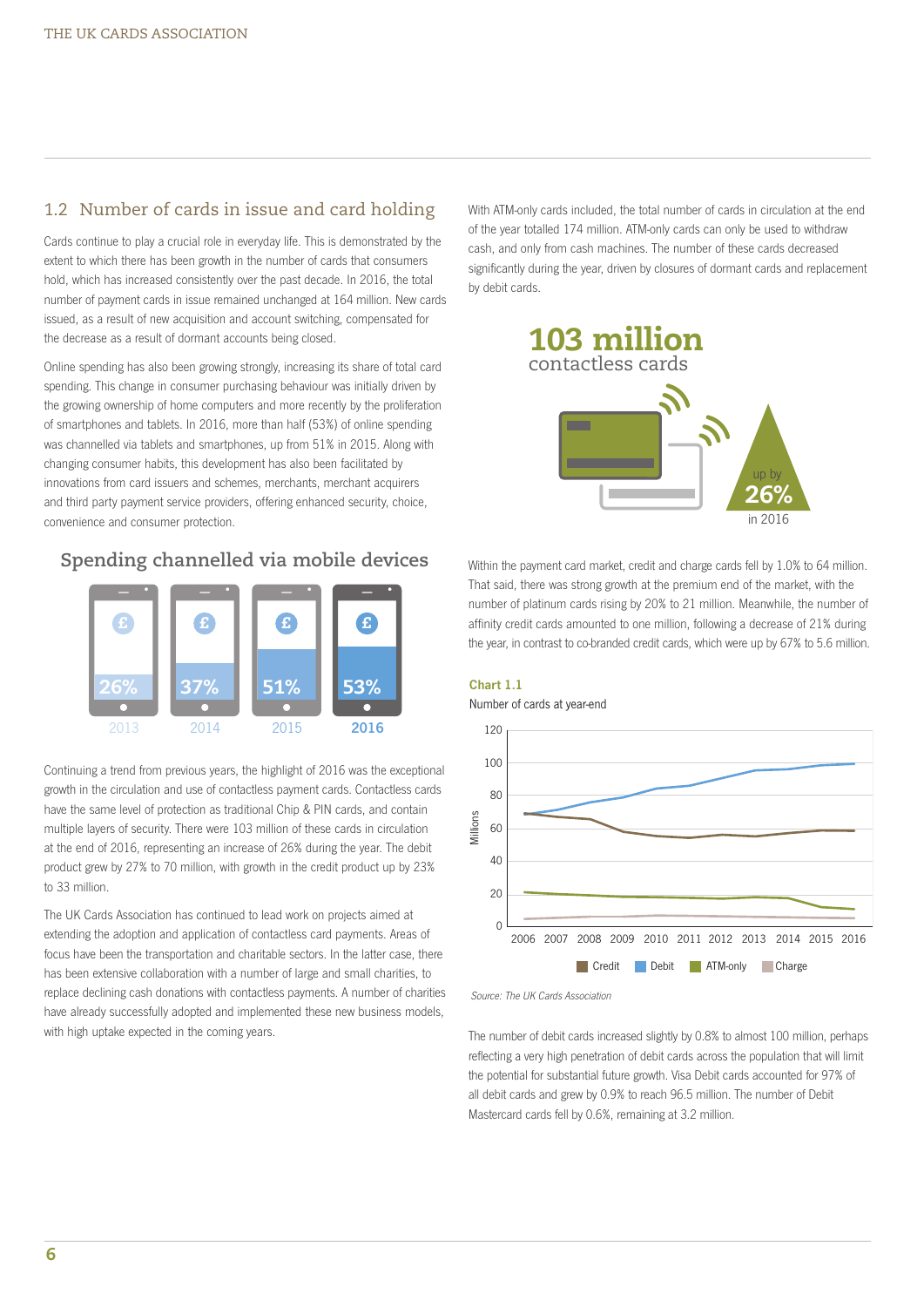<span id="page-6-0"></span>Over the last decade debit card holding has increased whilst credit card holding has been largely steady, albeit increasing slightly in the past 3 years. There were 51.1 million debit card holders in 2016, an increase of 1 million from 2015. As a result more than nine in ten UK adults (96%) have debit cards in their wallets. Both population growth as well as the proliferation of bank accounts issuing a debit card as standard to the account holder have increased debit card holding. These factors will also drive debit card holding growth in the future. Young account holders in particular will expect debit cards with new accounts as they grow up using this payment method.

Card holding (in particular debit card holding) is high amongst all groups, however some groups are more likely to hold either debit or credit cards compared to other groups. For example, full time employees are much more likely to hold both debit and credit cards than other groups as well as those with higher incomes. Use of cards also follows a similar trend with those who have higher incomes and in full time employment, on average making more payments using their cards than those who may be unemployed and/or with lower levels of income.



In 2016 there were 32.3 million people in the UK with a credit or charge card, equating to six in ten adults. The total for 2016 was a slight increase on the previous year's figures and in line with the trend from the past few years. This increase is likely driven by a number of factors including wider economic conditions, consumers being more confident of paying back any debt and greater competition in the market. One of the strongest determinants of credit and charge card holding is income. Around 80% of those in the higher income brackets (over £50,000) have a credit card compared to only 20% of those in the lowest incomes (below £10,000).

There were 1.90 credit cards per holder in 2016, slightly lower than the previous year. Just over half of all cardholders had only one credit or charge card in their wallet in 2016 which was similar to the previous year. Only 10% of cardholders had four or more cards.

#### Chart 1.2

Number of credit and debit card holders



Source: Payments UK

#### 1.3 Card transactions in 2016

Card transactions comprise purchases completed at the point-of-sale, in-store, online or via a mobile device. Also included are cash withdrawals from cash machines as well as bank and post office counters. During the year, the number of transactions using all payment cards increased by 10% to 19 billion, with corresponding values up by 5.5% to £904 billion. Debit cards accounted for the majority of transactions, given their higher numbers relative to credit and charge cards. The number of debit card transactions increased by 11% to just under 16 billion, with values up by 6.6% to £715 billion. Of these, purchases amounted to 13 billion, corresponding to a total spend of £530 billion.

A growing proportion of these purchases are made online and to a lesser extent via mail order/telephone order (MOTO). The total number of online purchases made with debit cards stood at 3.2 billion and corresponded with £195 billion spent. with an average transaction value (ATV) of £60.28. This means that in 2016, online spending accounted for 25% of debit card purchases by volume and 37% by value. Meanwhile, the number of MOTO debit card purchases amounted to 384 million with £48 billion spent. MOTO transactions therefore made up 2.9% of total debit card purchases by volume and 9.0% by value.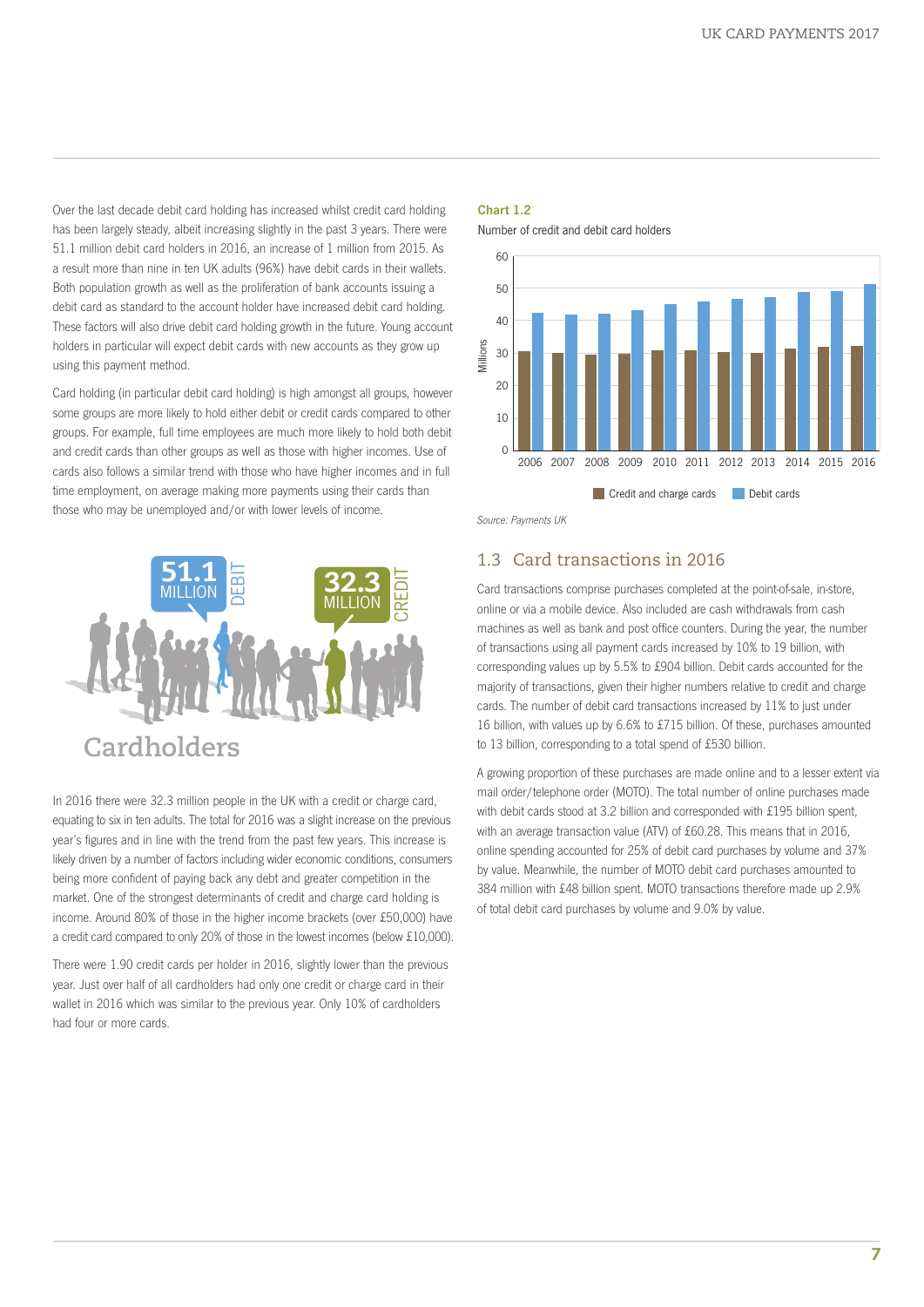#### <span id="page-7-0"></span>Chart 1.3

Number of credit and debit card purchases



Source: The UK Cards Association

The ATV for all debit card purchases continued to decline, falling by £1.98 to £40.32. Falling ATVs have been evident for many years with deflationary pressure from factors such as ongoing supermarket price wars, the growing market share of discount retailers and strong growth in contactless spending. The growing prominence of e-commerce and spending via 'in-app' digital wallets were also likely drivers. Within the UK, the ATV fell by £2.33 to £42.10, while that outside the UK fell more marginally, by £0.86 to £27.30.

In total £184 billion cash was withdrawn using UK-issued debit cards – unchanged from 2015. While this stability was evident in the UK, cash withdrawals overseas recorded a significant increase (11%), with £6.6 billion withdrawn during the year. This increase was mainly driven by the fall in the value of sterling in the second half of 2016.



In relation to credit and charge cards, the number of total transactions increased by 5.0% to 3.3 billion, with values up by 2.2% to £183 billion. Purchases accounted for almost all transactions (up 5.0%), with the corresponding spend amounting to £179 billion (also up 2.2%). The total number of online purchases made with credit and charge cards stood at 0.8 billion and corresponded to £53 billion spent with an ATV of £63.85. Online credit card spending made up 26% of purchases by volume and 29% by value. Meanwhile MOTO credit card transactions made up 4.6% of domestic purchases by volume and 9.5% by value.

Cash acquisition using credit and charge cards increased by 2.8% to £3.9 billion, following on from a decline of 7.6% in 2015. It is worth noting that this total still represents an historic low, and is relatively unchanged compared to five years ago, with some fluctuations in the intervening years. The average withdrawal value decreased by £1 to £115. Putting this into a broader context, the volume of cash advances accounted for only 1.0% of all credit and charge card transactions during the year, which equated to 2.1% of the total value of transactions.

#### Chart 1.4





Source: The UK Cards Association

The strong adoption of contactless was evident in 2016, with both volumes and values each increasing three-fold. There were around 3 billion contactless transactions recorded during the year. This equated to £25 billion in spending, most of which, £22 billion, was via contactless debit. The combined ATV for the credit and debit product was £8.80.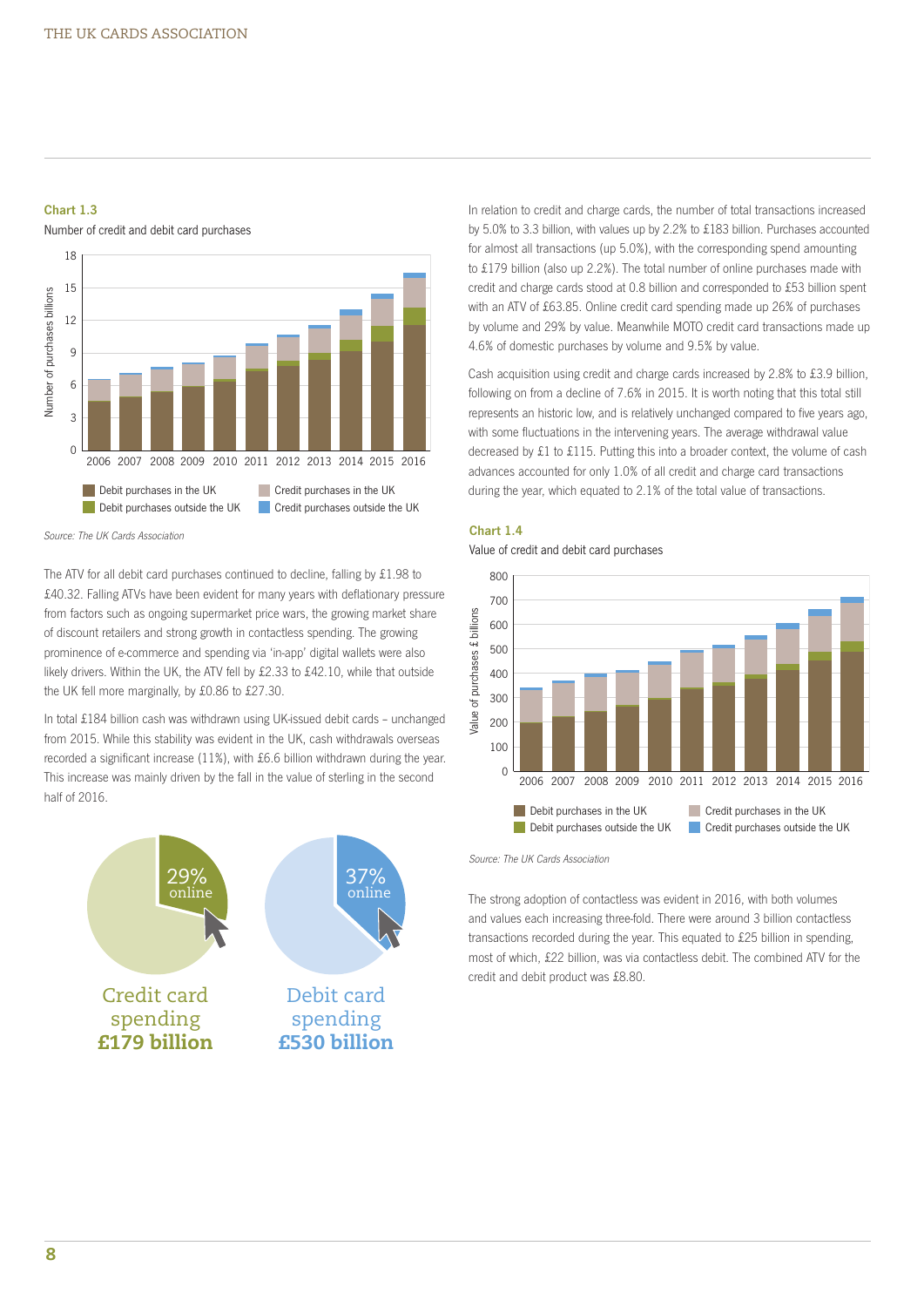## <span id="page-8-0"></span>1.4 Card acceptance in 2016

Merchant acquiring is <sup>a</sup> vital industry for the UK economy. The industry has undergone <sup>a</sup> great deal of change in 2016, developing improved retail propositions and competing across an increasing range of various business models such as omni-channel sales, multi-national cross border acceptance, e-commerce, m-commerce and others. Card acceptance has proven to provide significant benefits to businesses, evident in the increasing number of merchants accepting cards, surpassing one million in 2016, while the number of outlets amounted to 1.3 million.

The total number of point-of-sale (POS) terminals in the UK accepting payment cards in the face-to-face environment, including unattended terminals, rose to 2.2 million, up by 10% on 2015. The number of acquirer owned terminals increased by 1.6% to 0.7 million, while the number of retailer owned terminals grew by 15% to 1.4 million. The continuing roll out of contactless acceptance may have contributed to this growth and by the end of the year over 60% of all acquirer owned terminals were contactless. Accelerated adoption of mobile POS terminals (mPOS) across retail and hospitality sectors was another driver of growth.



Data collected from UK merchant acquirers showed the total number of card purchases grew by 11% to reach 15 billion, while the value spent increased by 4.2% to £647 billion. It is likely that this increase has been driven by favourable economic conditions and consumer confidence alongside the expansion in online and contactless payments. Card spending online reached £154 billion, while purchases made online amounted to 1.8 billion. Meanwhile, contactless transactions at UK retailers reached almost 3 billion, amounting to £25 billion spent.

While the majority of card payments still take place at POS terminals in the face-to-face environment, the industry is witnessing continued growth in e-commerce and m-commerce as more people choose to shop online and on-the-go. This trend will likely lead to an increasing number of merchants offering their goods and services online.



**24% of card spending** at UK merchants was **online** in 2016, up from 21% in 2014

## 1.5 Credit card borrowings

Credit cards continue to provide an important, flexible and convenient tool for household borrowing. Gross lending on credit cards increased by 2.2% to £179 billion during the year, with growth in net lending also evident (+8.7%). This reflected a growth within the context of an expanding economy.

By the end of 2016, households owed a total of £1.52 trillion in secured and unsecured borrowings. Of this, 88% was secured debt (mostly on property), 8% was owed on other unsecured credit such as loans, car finance and overdrafts, with 4% owed on credit cards.

> Total **consumer borrowings** (£1.52 trillion) of which:

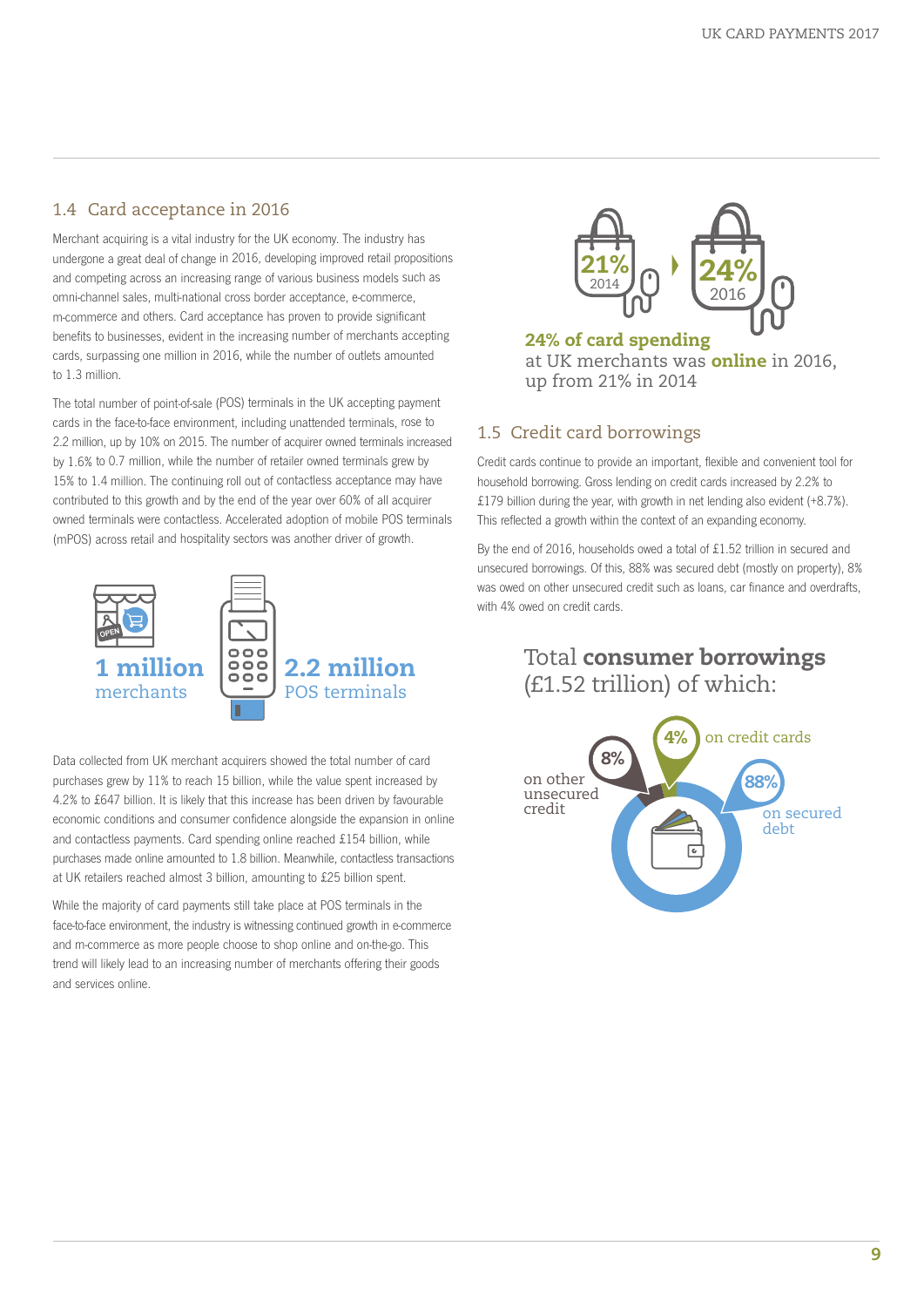<span id="page-9-0"></span>After a period of stability, total credit card borrowings grew modestly in 2015, rising from £61.3 billion in January 2015 to £66.6 billion by the end of 2016. Of this total, around 55% incurred interest charges, down from 58% a year earlier. This is attributable to balances being paid off before the end of the interest free period, along with balances on 0% promotional rates.

Repayment levels remained strong, continuing a trend over recent years. This dynamic principally stems from cardholders who use their credit cards mainly as a means to transact, rather than borrow, in many cases looking to benefit from rewards on offer.

#### Chart 1.5

Proportion of credit card borrowings that are interest bearing



Source: British Bankers Association

#### Recent trends in credit card indebtedness

The credit card market has been buoyant in the past few years, and new spending on credit cards has grown steadily. However, around 80% of new spending on credit cards is made by full payers. These customers use their cards simply as a convenient way of payment, and incur no interest (these result in costs but little income for the industry, particularly since the reduction in interchange fees).

The Bank of England's Financial Policy Committee raised issues about growth in unsecured credit (of which credit cards are part). However, The Bank of England's data show that credit card write-offs are just over 2% of balances – a level not seen since 2002 (write-offs peaked at almost 9% in 2010, but fell sharply between 2011 and 2015). The industry is not complacent about the issues raised by The Bank of England and is aware of some early signs of indebtedness, which are monitored closely. Some of these could include propensity to take a cash advance, or to make consistent minimum payments (the second of these is part of an industry agreement being finalised with the Financial Conduct Authority).

It is evident that, while balances have been rising, interest earning balances have declined between 2009 and 2014. Since then, they have remained more or less stable; they looked as if they may have started to rise again, but they appear to have stabilised once more.

This means that any change in interest rates will not change the behaviour of card holders who are in this category (because they do not pay interest).

The average quoted interest rate on credit cards is just under 18%, and the lowest it has ever been is 14.8% (in 2004). By contrast, interest rates on some types of unsecured loans have fallen fairly sharply.

Credit card interest earning balances, Q1 1995 to Q1 2017



Source: British Bankers Association, UK Cards Association calculations

For example, on personal loans (£10,000 to households), the lowest interest rate is now 3.7%, which is considerably lower than at its peak in 2009, when the interest rate stood at almost 11%. One cause of this would seem to be the official bank rate is lower than it has ever been – it was reduced to 0.25% in August 2016. Not only that, but it was at a (then) historic low of 0.5% between March 2009 and August 2016. Before the 'post credit crunch' reductions, a rate only as low as 2% can be found as far back as 1939, which was as low a rate as the UK had seen.

Taken together, these figures suggest that, as and when the official bank rate starts to rise again, personal loans are likely to be much more affected than credit cards.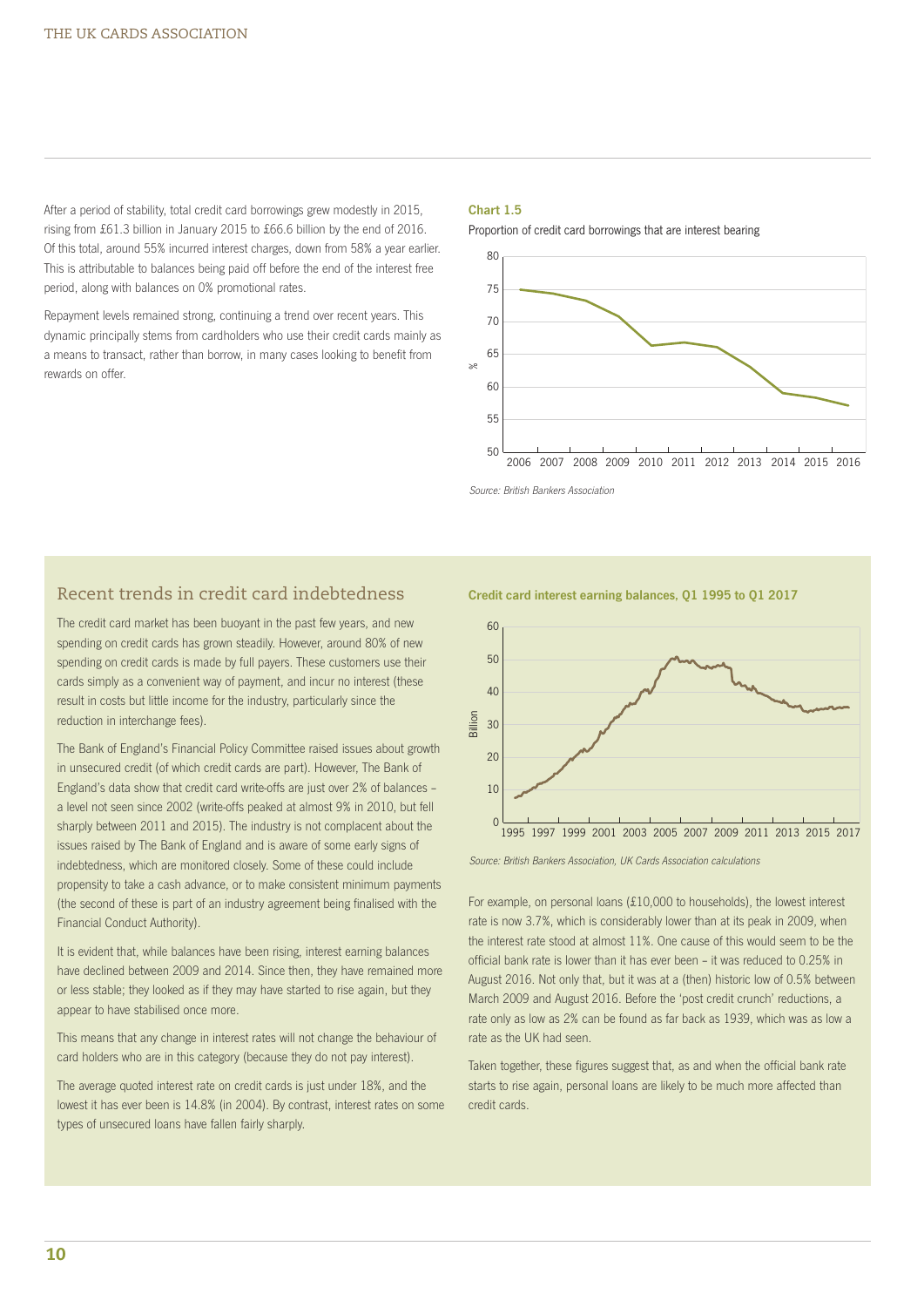#### <span id="page-10-0"></span>1.6 The future

The volume of card payments, in particular debit card payments, are forecast to substantially increase over the next decade. Total card payment volumes are expected to rise from 14.3 billion payments in 2016 to 21.9 billion in 2026. By 2026 the total value of card payments is projected to reach £942 billion, up from £638 billion in 2016.

# **Card payments each day in the UK**



#### Debit cards

Consumers increasing use of debit cards is expected to contribute a significant portion of the total increase in card volumes and values. This will be driven by a number of factors including online shopping, the increasing use of contactless payments, greater card acceptance and changing generational preferences. Young adults will have grown up familiar with debit cards and will likely use them as soon as they qualify to receive them on their account and expect to pay this way. Greater card acceptance by businesses, especially among smaller businesses and sole traders will also drive growth as consumers are provided with more opportunities to use their cards to make payments.

One of the major areas of growth in card payments over the last few years has been from contactless payments and this is expected to be a major driver of future growth. By the end of 2016 there were 70.1 million contactless debit cards in issue accounting for 70% of all debit cards in circulation. The roll out of contactless cards to cardholders is forecast to continue, and more people will be able to use contactless payments. Contactless payments are being accepted at more locations with all point-of-sale terminals having contactless functionality by 2020. Whilst Transport for London has accepted contactless payments since 2014, more transport networks are also beginning to accept or make plans for contactless payments. This includes the big five bus companies committing to making all buses contactless by 2022 and the rail industry has indicated that it will support contactless payments as part of its commitment to remove paper tickets by 2025. As consumers use contactless payment for travel, they become more confident and comfortable using this technology. This will likely see the proportion of contactless transactions made outside of London continue to increase. On top of this many businesses, both small and large now accept contactless payments. The effect of these drivers will see continued migration away from cash towards contactless cards. Contactless payment volumes will also rise as a result of migration of transactions that are currently made using Chip & PIN, although this will not increase the overall share of debit cards as a proportion of total payments in the UK. By 2026 contactless debit card payments will account for just over 50% of all debit card payments.

Innovation especially among mobile payments and wearables may see a large number of future debit card transactions taking place without a physical payment card. For example, transactions may be completed using a mobile phone or watch with NFC capabilities, rather than an actual debit card. Examples in the UK include Apple Pay, Android Pay and Samsung Pay. These services allow consumers to use their phones both at the point-of-sale as well as for online and in-app payments. These new mobile payment technologies are expected to be embraced in particular by the younger generation. Mobile payments are forecast to grow in popularity over the coming decade, further increasing the volume of contactless card payments.

Growing debit card acceptance, especially among small businesses, is also expected to increase debit card payments over time. More card acceptance solutions for smaller businesses and sole traders have entered the market over the past few years and this is expected to continue. These solutions are cost effective for businesses of this size and in turn increase the opportunities available to consumers to use their debit cards. Previously these consumers may have paid these businesses using cash or cheques. Increasingly, consumers are expecting to be able to pay by card no matter the size of the retailer.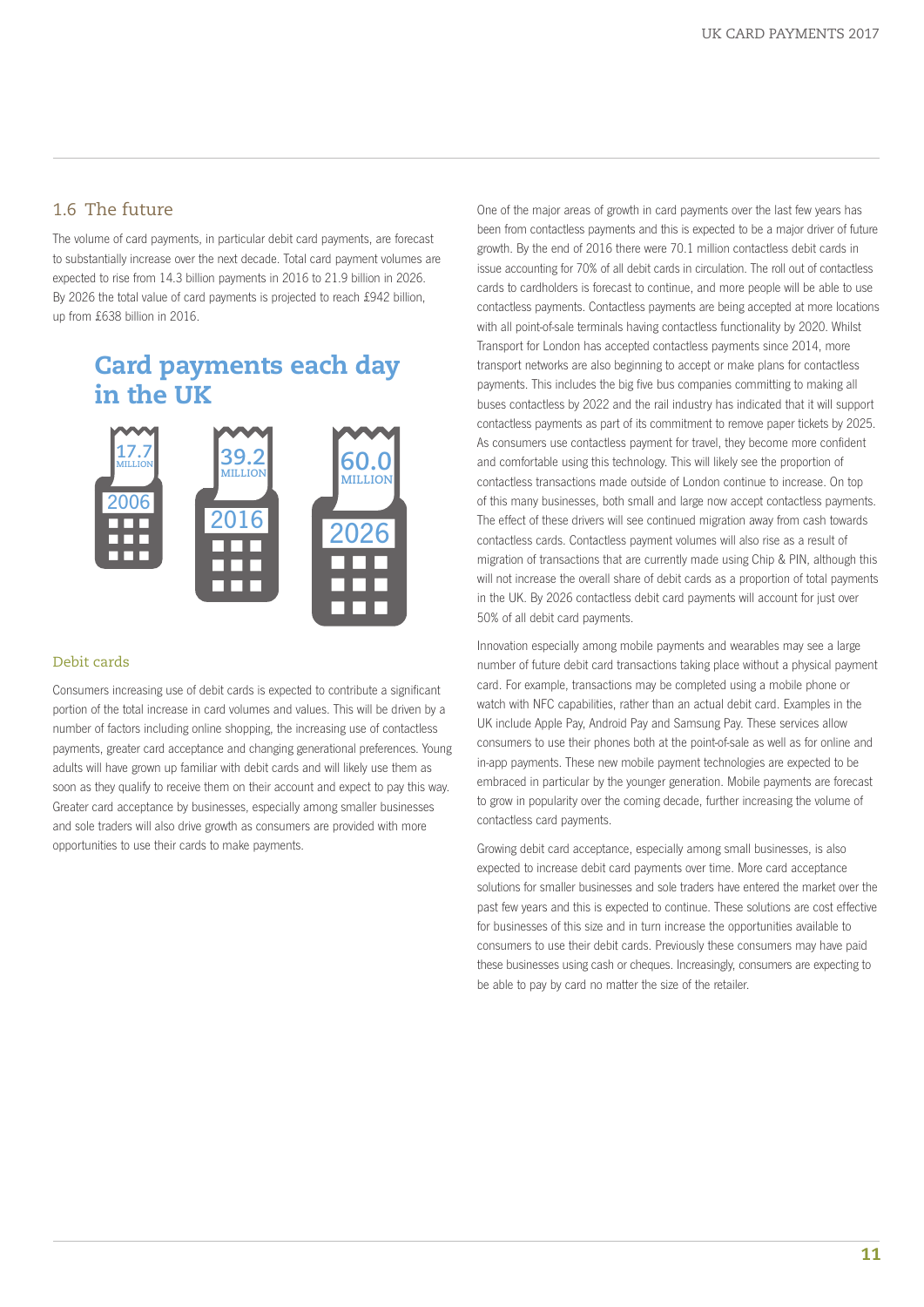# **Debit card payments**



Business use of debit cards is also forecast to increase, especially among smaller businesses. This will be driven by increased demand for debit cards as businesses look to shop online. As the number of businesses that accept card payments continues to increase, there will be an ever-greater number of opportunities for businesses to use debit cards to pay their suppliers. This may be used as an alternative to payment using other methods such as cheques or Bacs Direct Credit.

Online shopping will be another major driver increasing debit card payment volumes over the next decade. This includes both e-commerce (shopping via computer), and the rapidly growing m-commerce (shopping via mobile devices) sector. This latter sector has seen significant growth as rapid adoption of both smartphones and tablets by consumers has increased the methods available to them for accessing the internet and shopping online. Many traditional high street retailers are increasing their online presence as they seek to capitalise on the potential for making sales via the internet. This assumes that debit cards (and credit cards) will remain the principal payment method in which consumers pay for online purchases. The implementation of the Second Payment Services Directive (PSD2) means that businesses which provide and maintain the customer's current account must give certain third parties access to the customer's account information, should the customer give their consent to that access. This may lead to third-party providers (TPP's) offering services to internet retailers and merchants enabling online shoppers to pay directly from their online bank account to the account of the internet retailer.

A number of solutions have already entered the market providing this kind of functionality such as Pay by Bank allowing consumers to pay for online goods and services through their mobile banking app. This and other similar solutions may affect the future volume of online card payments. However, these new services would have to provide an advantage to consumers over paying by card in order to influence them to change their established payment habits. This would be either through a large trusted online retailer such as Amazon or incentives such as discounts only available by account-to-account payment. Whilst this sector of the market will continue to be monitored, cards are expected to continue to be the main payment method when shopping online.

The volume of debit card purchases is forecast to reach 18.2 billion by 2026. This represents a total increase of 57% over the next ten years and is more than four times the number of payments made in 2006. The total value of debit card purchases in 2026 is expected to reach £753 billion.

#### **Share of payments in the UK made using cards**



#### Credit cards

Over the next decade there is projected to be a steady increase in credit card payment volumes. Recent years have seen a trend away from credit cards being used primarily by borrowers, to credit cards being used primarily by transactors. Transactors are those card holders who predominantly use their credit card for everyday purchases. This is in order to accrue benefits such as points with the card issuer's loyalty rewards programme. Over the past few years these programmes have changed due to the introduction of the European Commission's transaction interchange fee cap. This has resulted in some programmes increasing their spend requirements (eg. from 1 point for every £1 spent to 1 point for every £4 spent) and/or introducing an annual fee. Initial data suggest that these changes to reward programmes have had little effect, however this will continue to be monitored as this may affect future volumes for the transactor segment of the credit card market.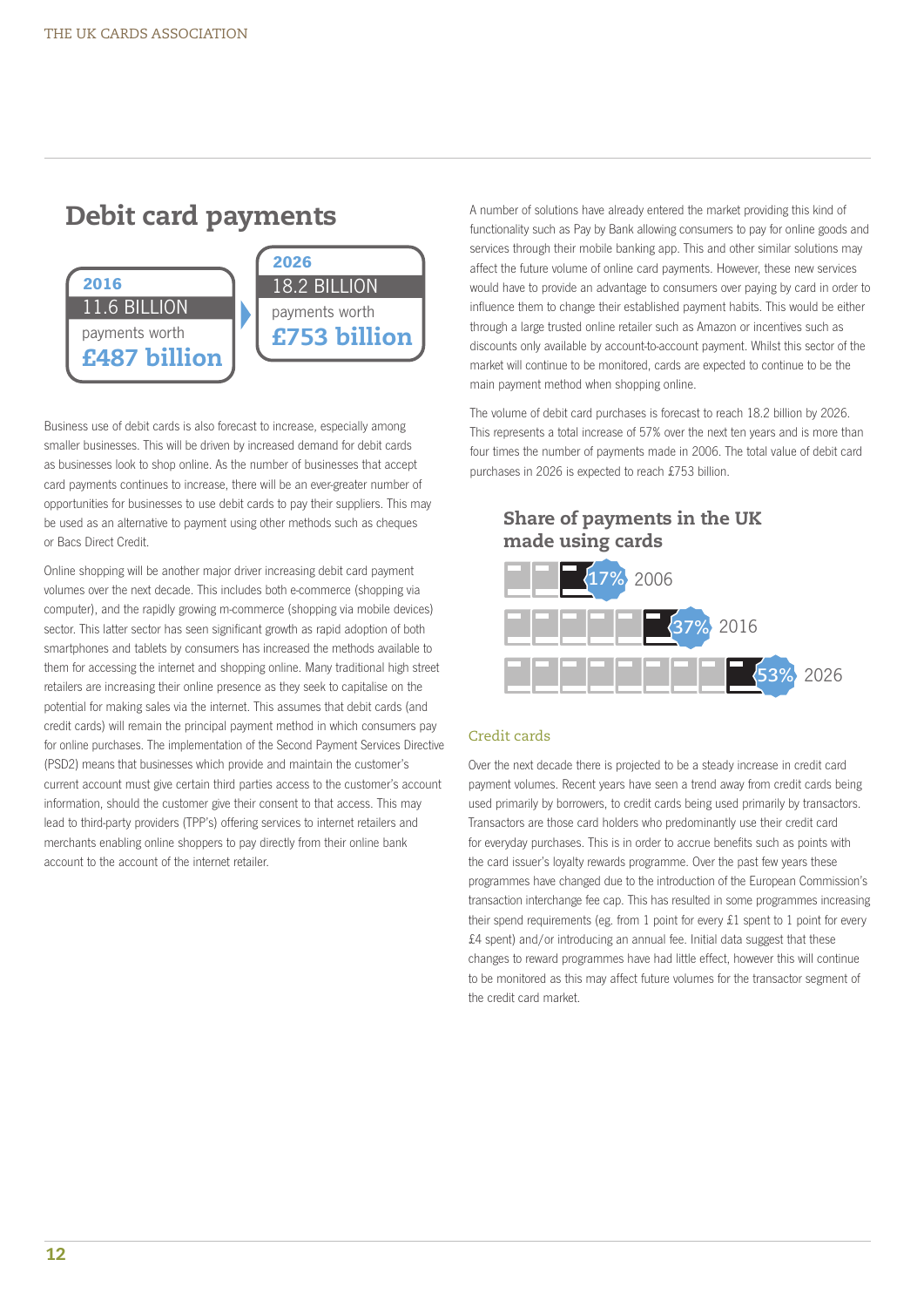<span id="page-12-0"></span>Future economic growth will be one of the most important drivers relating to future credit card volumes. When the economy is growing consumers may feel more confident in taking on unsecured debt, increasing their credit card usage. As such, consumers begin to use this borrowing to make high value purchases such as holidays or white goods. Should the economic growth slow then consumers may attempt to reduce their spending and outstanding debt levels, but on the other hand may need to make increased use of unsecured debt in order to make ends meet. Whilst the UK economy is projected to continue to grow, albeit at a slower rate than previous years, the impact of Brexit may still result in change in forecast economic growth and impact on future credit card growth.

Credit card volumes are also expected to increase through greater use of contactless payments. In particular this will increase the number of low value transactions that consumers make using credit cards. Contactless credit card payments for making everyday purchases mainly appeal to the transactor segment of the market. There is also likely to be growth in mobile contactless payments, especially among early adopters and those in younger age groups. Any increase in mobile payments is likely to have a more significant impact among debit card holders as opposed to credit card holders. This would be due to the demographic difference between the groups with older people more likely to hold credit cards.

Similar to debit card acceptance, credit card acceptance by SMEs is also expected to increase over the coming years. Merchant acquirers have introduced a number of card acceptance business models aimed at the SME market making accepting this payment method more cost-effective than it has been. As a result a broader range of SMEs will be able to accept credit card payments. This may also have an effect on business-to-business payment volumes.

Growth in corporate credit cards will also be linked to economic expansion and by increased card holding among large organisations and the public sector. These cards are often used to pay for employee travel and other expenses.

In 2026 credit and charge card purchases are forecast to increase to 3.7 billion transactions, up from 2.8 billion in 2016. Values are projected to rise from £154 billion in 2016 to £189 billion in 2026.

# **Credit card payments**



#### Chart 1.6

Credit and debit card payment volume forecasts



Source: Payments UK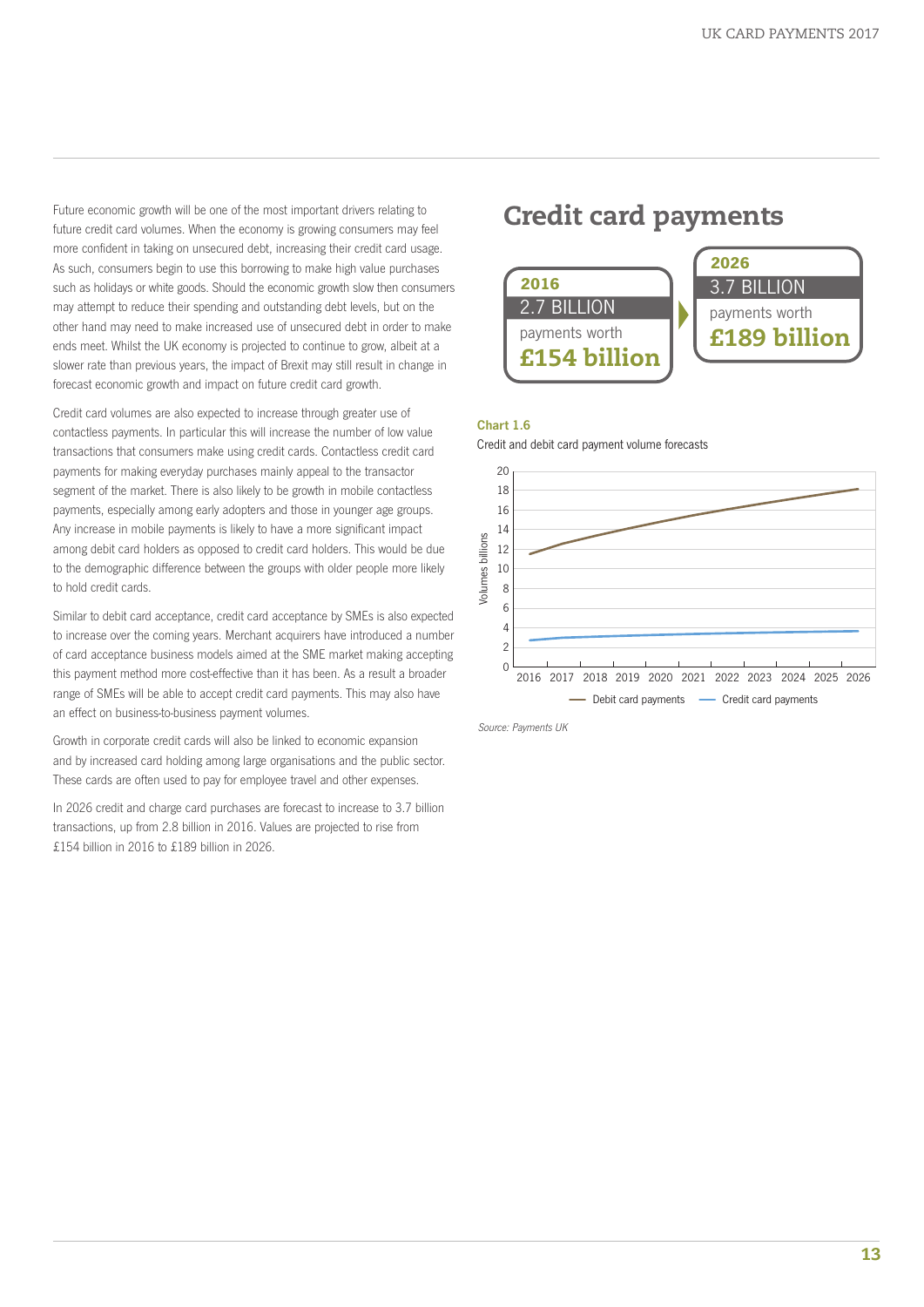# <span id="page-13-0"></span>**Key Statistics 2016**

## All cards

There were 174.3 million cards in issue: 58.6 million credit cards; 5.4 million charge cards; 99.6 million debit cards and 10.6 million ATM-only cards.



In 2016 UK-issued cards were used to make 19 billion transactions (+10%) totalling £904 billion (+5.5%).

Card issuers reported £248 billion was spent online, representing 35% of total card spending.

Approximately 53% of all online transactions were completed via mobile device (a smartphone or tablet).

# Card transactions for:





#### Debit cards

Debit cards were used to make 12 billion purchases in the UK to a value of £487 billion.

There were 2.6 billion debit card transactions to acquire £178 billion of cash in the UK.

The number of debit card holders increased by around 1 million to 51 million.

Around 96% of UK adults had a debit card in 2016. Those in employment are more likely to have one than those looking for work.

Debit cards accounted for around 53% of the total value of UK retail sales in 2016.

The number of debit card payments made in the UK by UK cardholders is forecast to reach 18.2 billion payments in 2026, amounting to £753 billion.

## **In 2016 on average UK adult made:**





credit card payments each month

debit card payments each month

## Credit and charge cards

Credit and charge cards were used to make 2.7 billion purchases in the UK to a value of £154 billion.

There were 32 million credit card holders in 2016.



There were 29 million cash advances on credit and charge cards in the UK amounting to £3.3 billion in 2016.

80% of all credit and charge card spending in 2016 was made by cardholders who repaid the balance in full.